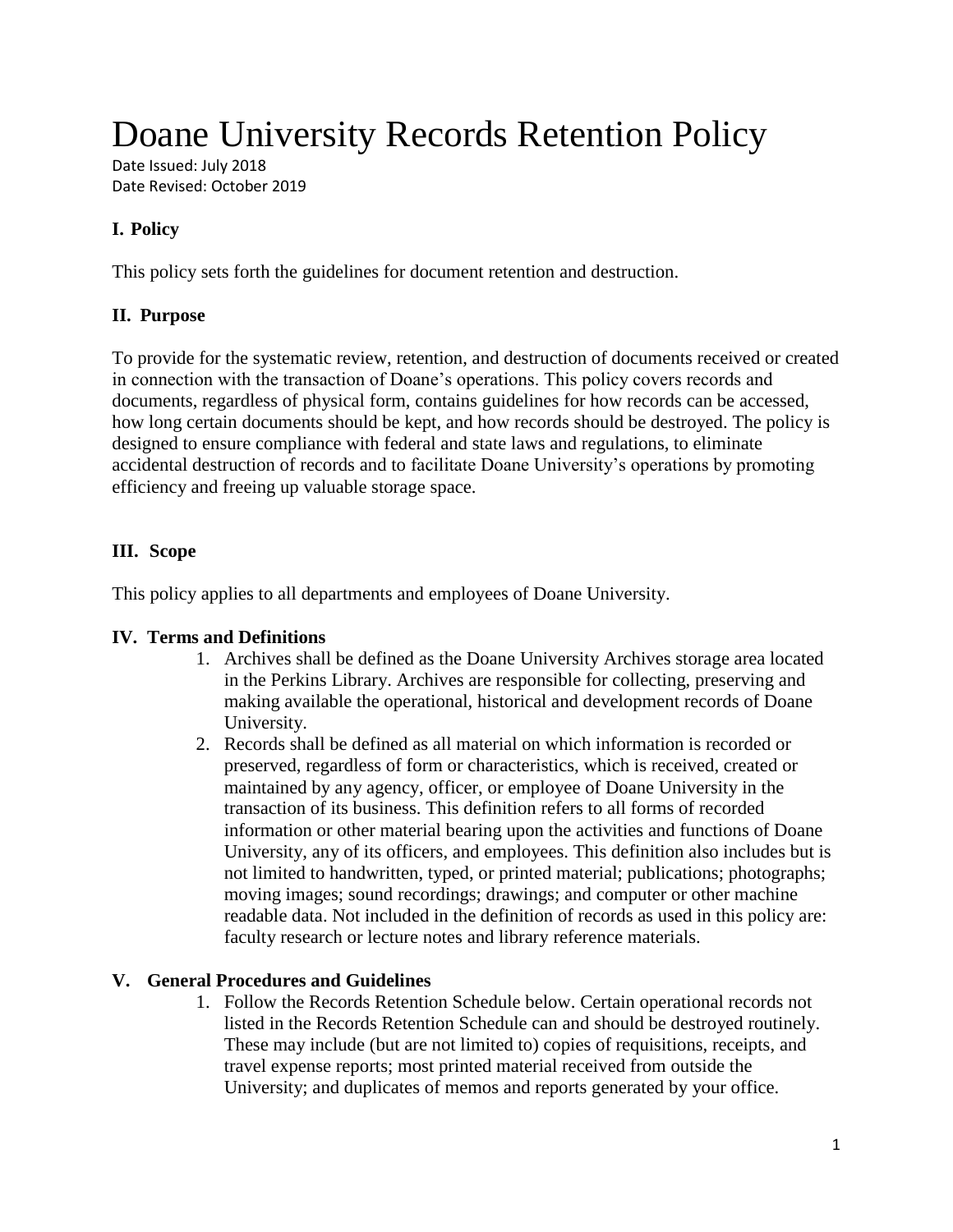- 2. From time to time, the VP of Information Technology or VP of Finance and Administration may withhold the approval for the destruction of records until satisfied that the records involved need not be retained for legal or accounting reasons, as determined by appropriate officers.
- 3. For record types not specifically addressed in this policy, please discuss the destruction of certain documents with your supervisor, who will seek additional guidance from the VP of Finance and Administration and/or Library Director as needed prior to destruction.

## **VI. University Archives**

- 1. The University Archives, under the direction of the Library Director, is the depository for non-current institutional records having enduring and significant operational, historical or research value.
- 2. The Archives also solicits and accepts donations of professional and personal papers of faculty and staff, records of student organizations, and other relevant material. The decision to select and preserve records of historical value is the responsibility of the Library Director.
- 3. To retrieve something sent over to the Archives, request the file by phone or email and they will either send over a copy or the original or have you come to the archives to review the documents.
- 4. Reference service provided by the Archives may include searching records to locate specific pieces of information, making copies of particular documents, or making records available for consultation in the Archives. Offices and departments which transfer records to the Archives may request the return of records to the transmitting office if and when subsequent administrative need reveals their transfer to have been premature.
- 5. The University Archives are operated year round. Hours are posted in the library and on the library website. In addition, access is readily available at other time by appointment. General Rules:
	- Patrons using the collections in the archives must observe all instructions for the use of archival material.
	- Access to restricted records will be limited to authorized individuals only.
	- For the protection of its collections, the Archive reserves the right to restrict the use of materials which are not processed, materials of exceptional value, and fragile materials.
	- Patrons must honor any restrictions placed by donors of the private materials.
	- Failure to observe the rules will result in forfeiture of the privilege of using the Archives.
- o External Access
	- Non-Doane University users will have the same access to materials with the exception of University records that have been closed to the public. Access to these materials may be granted with the permission of the Vice President governing those records.
- o Internal Access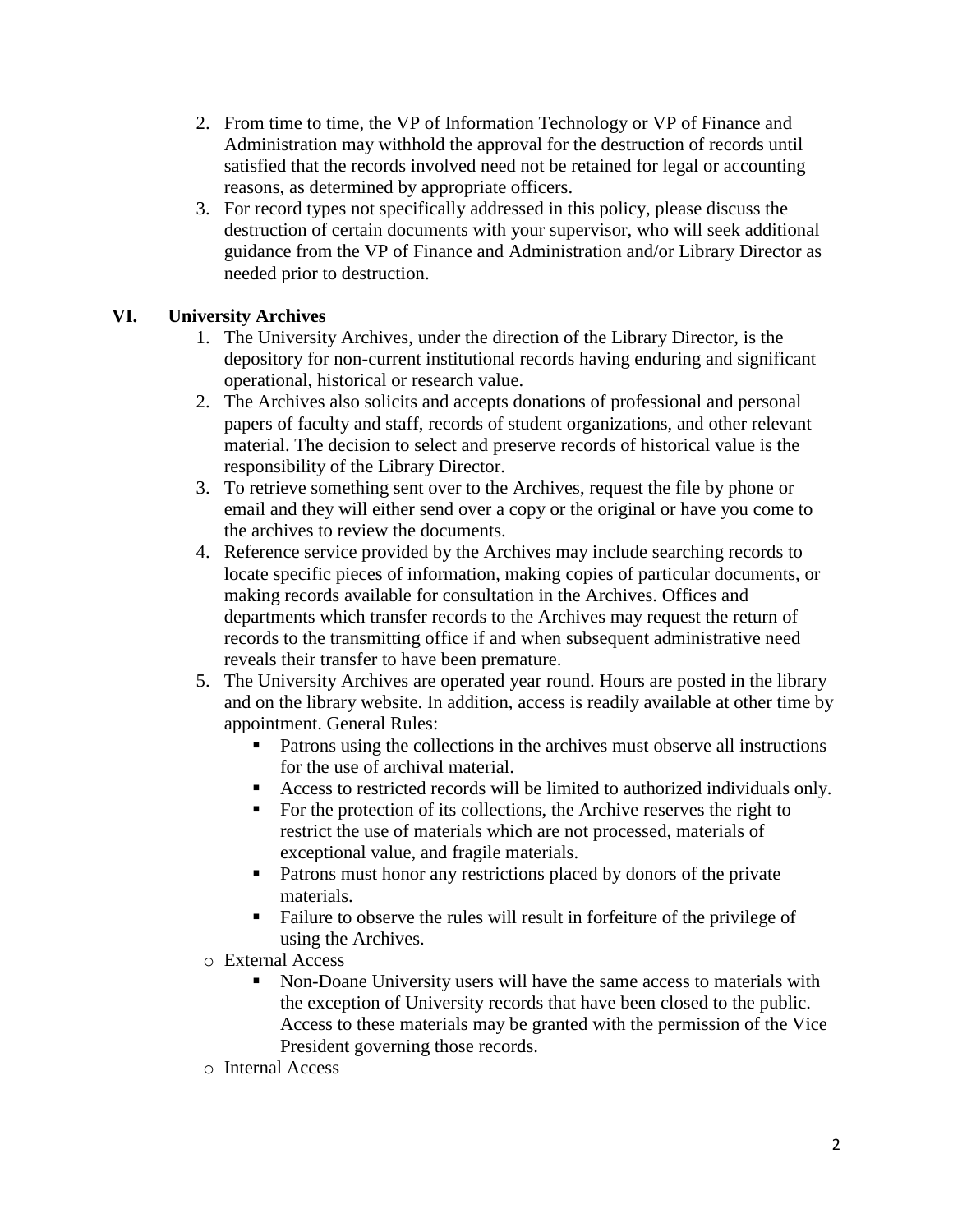- Records that are protected by law are only accessible to the originating department or by special permission of the President. These include all forms of personnel records.
- Generally, the records of the University are available to any staff member who needs access in the course of their official duties. Widely distributed documents, such as Faculty Meeting minutes are easily accessible without question. However, in the event a staff person were asking for something that did not fit his or her role in the institution, and it was a document that had confidential content, conference would be made with the originating department. The only records staff can borrow are the ones their office created. Any department may call for records they created. These records can either be duplicated for their continued use, or the original file can be temporarily borrowed or permanently de-accessioned and returned to the department. However, any department needing access to project files they did not create can only view them in person, or pay for duplication. Original files will not be lent out for use to non-originating departments. Archival materials that don't belong to a particular department cannot be borrowed. Researchers and the public can come see the items in person and make digital copies or take pictures.

#### **VII. Confidential Retention and Destruction of Documents**

- 1. Non-current records should be removed from your office sent to the archives for retention and managed in accordance with this policy.
- 2. Records that have reached the end of their use as defined in this policy shall be confidentially destroyed (either throughout the year or annually).
- 3. Annually, the Business Office schedules a confidential shred day in the summer where a vendor is on campus to destruct confidential records in accordance with this policy. Several reminders of the shred day are provided by email. Facilities Operations provides pick-up and delivery to the secure location where documents are kept up to the scheduled shred day.
- 4. All materials must be boxed up, labeled with contents, including the destruction date, sealed and inventoried prior to pick up by Facilities Operations. If applicable, put the contents into chronological order and number the boxes (1 of 3; 2 of 3; 3 of 3).
- 5. Prepare a Word or Google Doc, of folder titles (including beginning and ending dates) in each box. This insures that the Archives can retrieve material for you should you need it in the future and reduces the archives processing backlog.
- 6. Finally, put in a work order with Facilities Management to get the boxes moved to the University Archives.

#### **VIII. Records Retention Schedule**

The records retention schedule will be reviewed periodically by the VP of Finance and Administration and Library Director and the appropriate departments for updates and additions.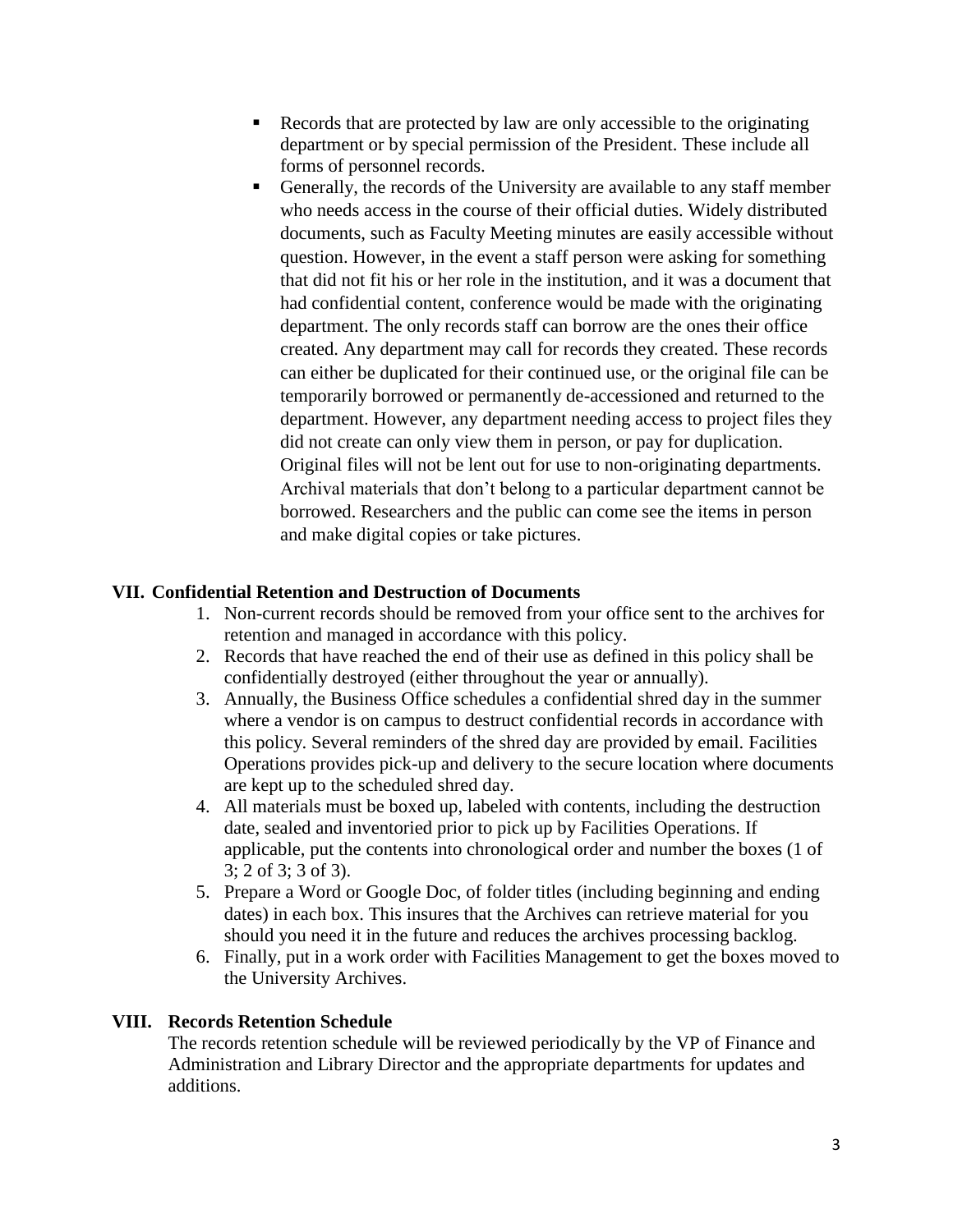| <b>Record Type</b> | Who is the official<br>copy holder? | How long do we<br>retain the official<br>$\mathbf{copy?}$ | <b>How long do</b><br>others retain<br>other copies? |
|--------------------|-------------------------------------|-----------------------------------------------------------|------------------------------------------------------|
|--------------------|-------------------------------------|-----------------------------------------------------------|------------------------------------------------------|

| <b>Accounts Payable Ledgers/Backup</b>                                           | <b>Financial Services</b>                      | 7 years                                                                                            |                     |
|----------------------------------------------------------------------------------|------------------------------------------------|----------------------------------------------------------------------------------------------------|---------------------|
| Accounts Receivable ledgers,<br>supporting documentation and<br>schedules.       | <b>Financial Services</b>                      | 7 years                                                                                            |                     |
| <b>Advising Files</b>                                                            | Any Office                                     | 3 years after graduation                                                                           |                     |
| Alumni Surveys                                                                   | Advancement                                    | Permanent                                                                                          | Active              |
| <b>Applicant Files - application</b><br>materials, background check/not<br>hired | <b>Human Resources</b>                         | 5 years                                                                                            |                     |
| <b>Applicant Files/application</b><br>materials/background check/hired           | <b>Human Resources</b>                         | 7 years after<br>termination                                                                       |                     |
| Artifacts/Photos                                                                 | Archives                                       | Permanent                                                                                          | Active              |
| <b>Audit &amp; Review Reports</b>                                                | <b>Financial Services</b>                      | Permanent                                                                                          | Until<br>Superseded |
| <b>Bank Reconciliations</b>                                                      | Any Office                                     | 7 years                                                                                            |                     |
| <b>Bank Statements</b>                                                           | Any Office                                     | 7 years                                                                                            |                     |
| Blueprints & Floorplans                                                          | Facilities<br>Operations                       | Permanent                                                                                          | Current             |
| <b>Book &amp; Textbook Orders</b>                                                | Bookshop                                       | 7 years                                                                                            | Current             |
| <b>Budget Preparation</b>                                                        | Any Department                                 | 3 years                                                                                            | Current             |
| <b>Budget Reports - Annual</b>                                                   | <b>Financial Services</b>                      | Permanent                                                                                          | Current             |
| <b>Budget Requests</b>                                                           | Any Office                                     | 3 years                                                                                            | Current             |
| Capitalization Files (Costs,<br>depreciation, plans, etc.)                       | Financial<br>Services/Facilities<br>Operations | Permanent                                                                                          | Current             |
| Charitable Trust Tax Documents                                                   | <b>Financial Services</b>                      | Permanent                                                                                          | Current             |
| <b>Class Lists</b>                                                               | Registrar                                      | Until Administrative<br>need met                                                                   | Current             |
| Clery Reports & Supporting<br>Documentation                                      | <b>Public Safety</b><br>Office                 | 7 years                                                                                            | Current             |
| Construction & Remodeling<br>Documentation                                       | Facilities<br>Operations                       | Permanent                                                                                          | Active              |
| Contracts                                                                        | <b>Financial Services</b>                      | 6 years after<br>termination                                                                       | Active              |
| <b>Departmental Reviews</b>                                                      | Dean of the<br>College                         | Permanent                                                                                          | Until<br>Superseded |
| <b>Financial Aid</b>                                                             | <b>Financial Aid</b>                           | FSA Recipient Records<br>- 3 years from end of<br>award year student last<br>attended. FSA Reports |                     |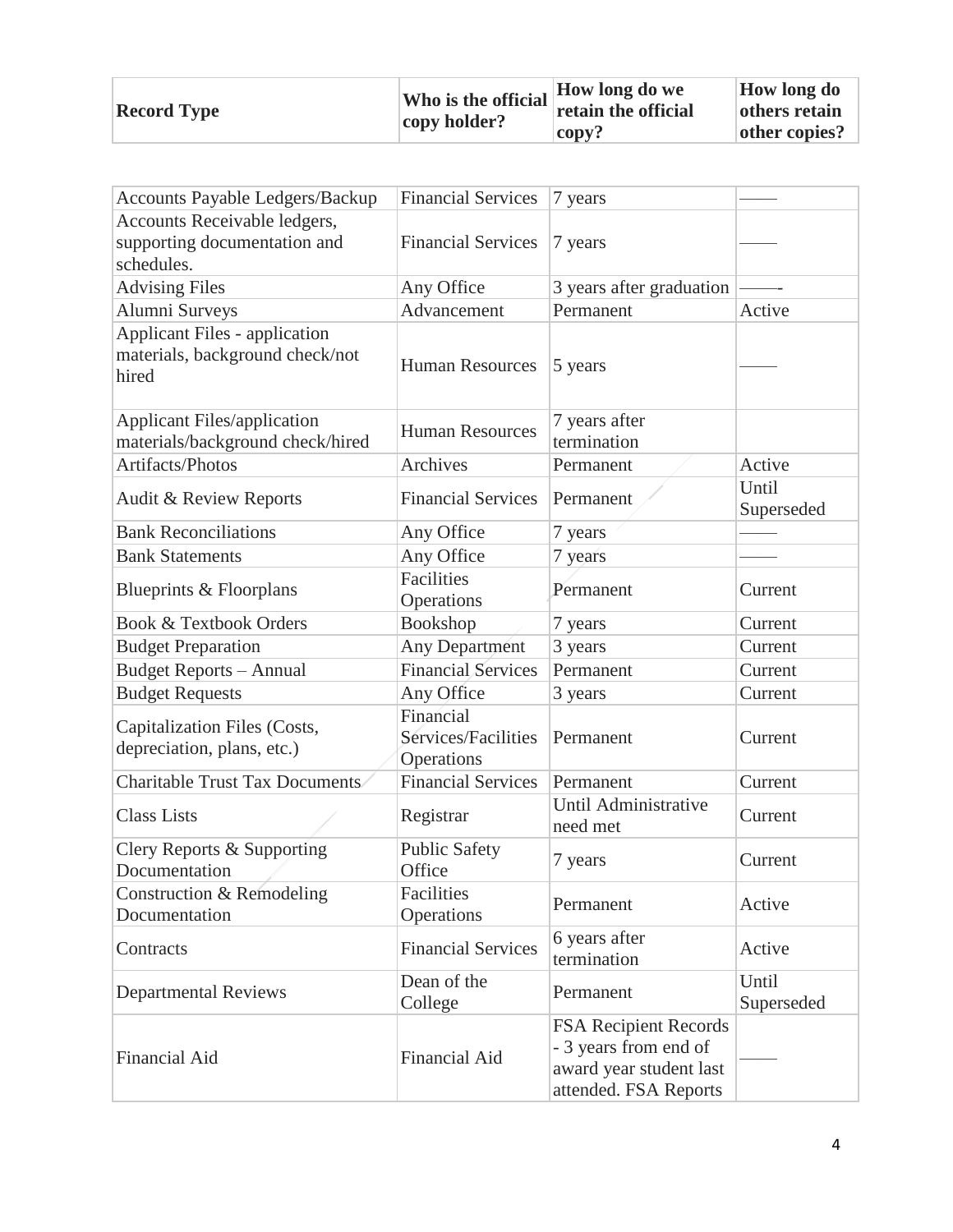| <b>Record Type</b>                                                     | Who is the official<br>copy holder? | How long do we<br>retain the official<br>copy?                                                          | How long do<br>others retain<br>other copies? |
|------------------------------------------------------------------------|-------------------------------------|---------------------------------------------------------------------------------------------------------|-----------------------------------------------|
|                                                                        |                                     | such as FISAP - 3 years<br>from the end of the<br>award year for which<br>information was<br>submitted. |                                               |
| Financial Statements (end of yr.)                                      | <b>Financial Services</b>           | 1 hard copy, 1 digital<br>copy-5 years                                                                  | Current                                       |
| <b>General Ledgers</b>                                                 | <b>Financial Services</b>           | 1 hard copy, 1 digital<br>copy - 7 years                                                                | Current                                       |
| <b>Grade Books</b>                                                     | Faculty                             | 5 years                                                                                                 |                                               |
| Grant Proposals – rejected                                             | Director of Grants                  | Permanent-summary of<br>materials, 3 years-detail                                                       | Discretion                                    |
| Grants – funded, Financial Reports                                     | <b>Financial Services</b>           | 3 years after final<br>report                                                                           | 3 years after<br>conclusion of<br>grant       |
| Grants – funded, Project File                                          | Director of Grants                  | Permanent                                                                                               | Discretion                                    |
| Greek System risk assessment<br>records                                | <b>Student Affairs</b>              | Permanent                                                                                               | Active                                        |
| <b>Insurance Claims</b>                                                | <b>Financial Services</b>           | 10 years after<br>settlement                                                                            |                                               |
| <b>Insurance Records &amp; Policies</b>                                | <b>Financial Services</b>           | 6 years after<br>termination                                                                            | Current                                       |
| International Student Admission File Admissions                        |                                     | Per SEVIS, 3 years<br>after the student<br>graduates or completes<br>the OPT $(7 - 9$ years)            | Current                                       |
| Inventories                                                            | Any Office                          | 7 years                                                                                                 | Current                                       |
| Investment statements, ledgers, and<br>asset sale and purchase records | <b>Financial Services</b>           | 7 years for statements.<br>7 years after disposal<br>for purchase/sale<br>records.                      | Current                                       |
| <b>Investments (Annual Reports)</b>                                    | <b>Financial Services</b>           | Permanent                                                                                               | Until<br>Superseded                           |
| <b>Job Announcements</b>                                               | <b>Human Resources</b>              | 7 years after<br>termination                                                                            | <b>Until Read</b>                             |
| Memorabilia                                                            | <b>Call Archives</b>                | Call archives                                                                                           | <b>Call Archives</b>                          |
| Minutes – standing subcommittees                                       | President's Office                  | Permanent                                                                                               | Active                                        |
| Minutes-ad hoc committees                                              | Committee Chair                     | Permanent                                                                                               | Active                                        |
| Minutes-faculty council/assembly                                       | Secretary                           | Permanent                                                                                               | Active                                        |
| Minutes-outside organizations                                          | Any Office                          | 3 years                                                                                                 | Until read                                    |
| Minutes-standing committees                                            | President's Office                  | Permanent                                                                                               | Active                                        |
| <b>News Releases</b>                                                   | <b>Public Affairs</b>               | Permanent                                                                                               | Until Read                                    |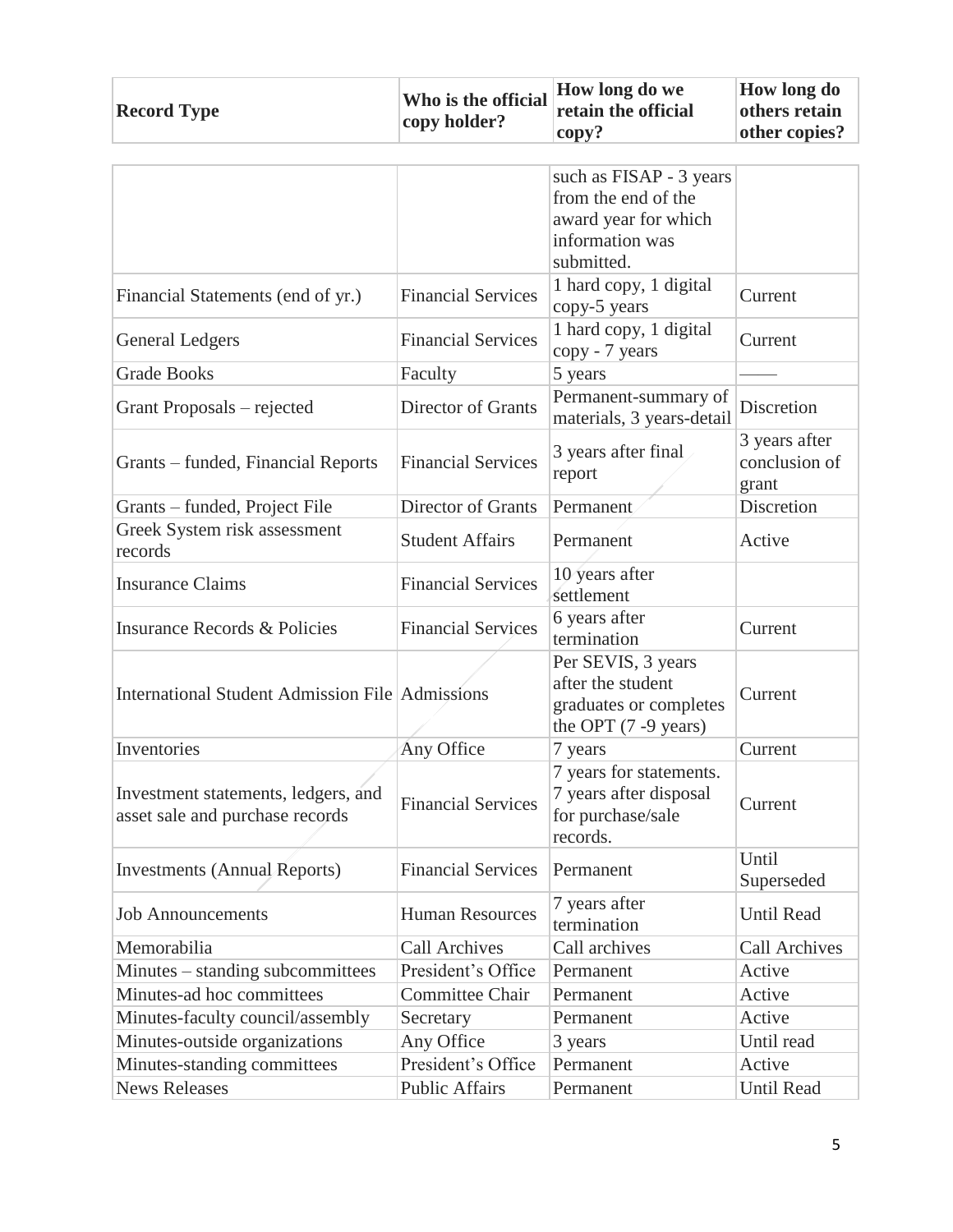| <b>Record Type</b>                                                                                                                                                                                                                                                                                                                             | Who is the official<br>copy holder? | How long do we<br>retain the official<br>copy?                                                                                                                                              | How long do<br>others retain<br>other copies? |
|------------------------------------------------------------------------------------------------------------------------------------------------------------------------------------------------------------------------------------------------------------------------------------------------------------------------------------------------|-------------------------------------|---------------------------------------------------------------------------------------------------------------------------------------------------------------------------------------------|-----------------------------------------------|
| Non-resident Alien Tax Records                                                                                                                                                                                                                                                                                                                 | <b>Financial Services</b>           | 4 years after payee<br>leaves Doane                                                                                                                                                         | Active                                        |
| Notes Receivable Ledgers,<br><b>Schedules</b>                                                                                                                                                                                                                                                                                                  | <b>Financial Services</b>           | 7 years after expiration                                                                                                                                                                    |                                               |
| <b>OSHA</b> reports                                                                                                                                                                                                                                                                                                                            | <b>Human Resources</b>              | 7 years after posting                                                                                                                                                                       | after posting                                 |
| Payroll Reports - Student and<br>Employee Payroll Check Register,<br>Retirement Documents, Distribution<br>& Flex                                                                                                                                                                                                                              | <b>Financial Services</b>           | 7 years                                                                                                                                                                                     | Current                                       |
| Payroll Reports - Student Payroll<br>Register, Student Payroll<br>Distribution, Student Time Cards,<br>Employee Payroll Register,<br>Employee Payroll Distribution,<br><b>Employee Timecards</b>                                                                                                                                               | <b>Financial Services</b>           | 7 years                                                                                                                                                                                     | Current                                       |
| Payroll Tax Records - Forms 941,<br>1042, 1042S, W-2, W-3, W-4, IA<br>Unemployment                                                                                                                                                                                                                                                             | <b>Financial Services</b>           | 7 years                                                                                                                                                                                     | Current                                       |
| Perkins Loan Files                                                                                                                                                                                                                                                                                                                             | <b>Student Accounts</b>             | Repayment records - 3<br>yrs. from date loan<br>assigned, cancelled, or<br>repaid. Original Prom<br>Notes - Until loan is<br>satisfied or documents<br>are needed to enforce<br>obligation. |                                               |
| Personnel Files-Faculty/Staff (Job<br>description, performance reviews,<br>faculty eval, HR Action Form,<br>employment letters/contracts, tenure<br>agreements, compensation<br>letters/forms, corrective action,<br>employee information record,<br>training documents, conflict of<br>interest, handbook<br>acknowledgement, memos of record | <b>Human Resources</b>              | 7 years post<br>termination                                                                                                                                                                 | Termination                                   |
| Personnel Files-Faculty (Contracts,<br>Reviews, Retirement, Pension)                                                                                                                                                                                                                                                                           | Office of the Dean                  | 7 years post<br>termination                                                                                                                                                                 | Termination                                   |
| Personnel Records - Benefits<br>Enrollment/forms                                                                                                                                                                                                                                                                                               | <b>Human Resources</b>              | 7 years after<br>termination                                                                                                                                                                | Termination                                   |
| Personnel Records - I-9                                                                                                                                                                                                                                                                                                                        | <b>Human Resources</b>              | 1 year after termination<br>or 3 years from DOH.<br>Whichever is later.                                                                                                                     | Termination                                   |